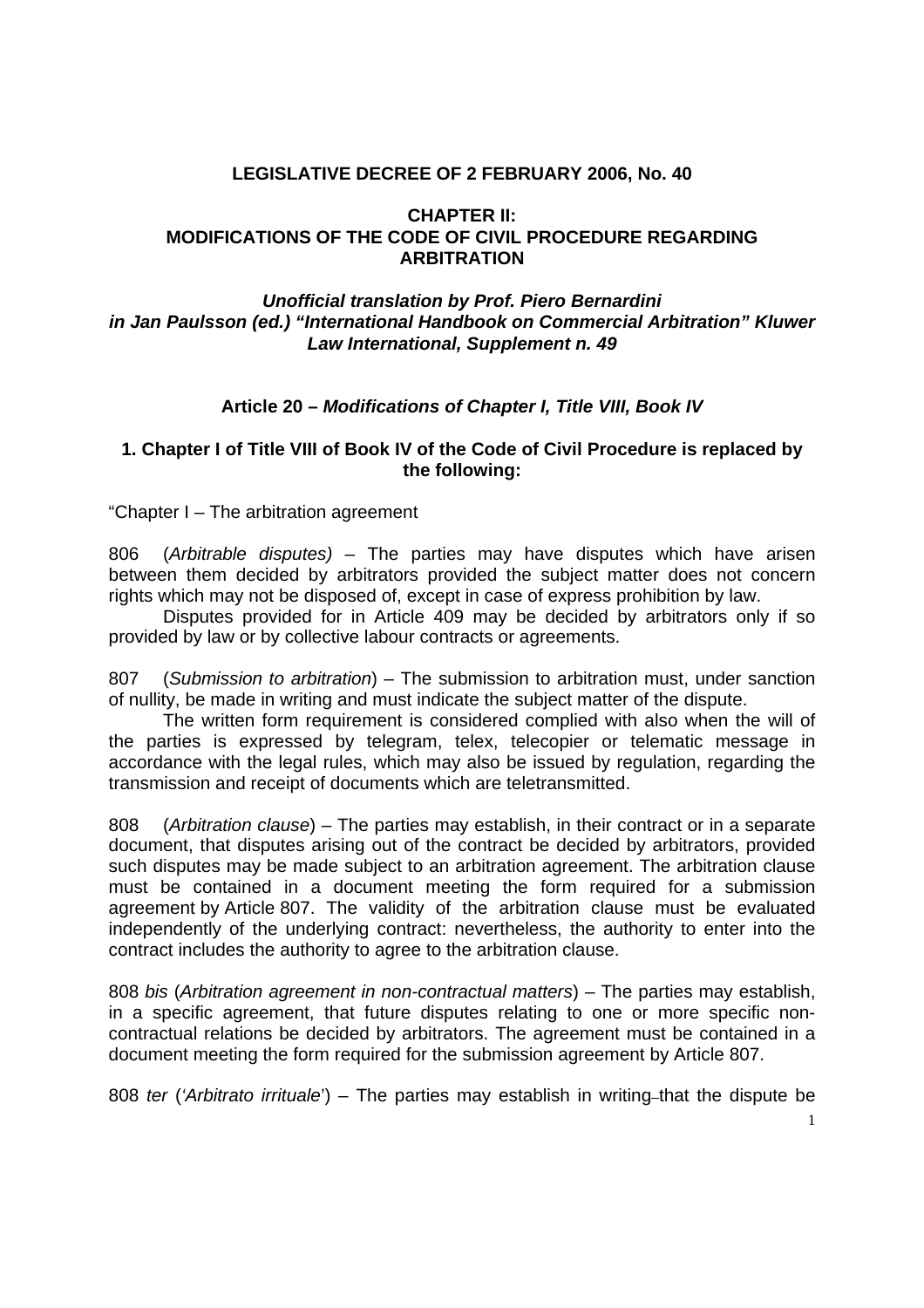settled by the arbitrators through a contractual determination as an exception to the provision of Article 824-*bis.* Failing this, the provisions of this Title shall apply.

 The contractual award may be set aside by the competent court according to the provisions of Book I:

1) if the arbitration agreement is invalid or the arbitrators have decided questions exceeding its limits and the relevant objection has been raised during the arbitral proceedings;

2) if the arbitrators have not been appointed in the form and manner contemplated by the arbitration agreement;

3) if the award has been rendered by a person which could not be appointed as arbitrator according to Article 812;

4) if the arbitrators have not applied the rules prescribed by the parties as a condition for the validity of the award;

5) if the principle of contradictory proceedings ('*principio del contraddittorio*') has not been respected in the arbitral proceedings.

Article 825 is not applicable to the contractual award.

808 *quater* ( *Interpretation of the arbitration agreement*) – In case of doubt, the arbitration agreement shall be in the sense that the arbitral jurisdiction extends to all disputes arising from the contract or from the relationship to which the agreement refers.

808 *quinquies* (*Efficacy of the arbitration agreement*) – The conclusion of the arbitral proceedings without a decision on the merits shall not deprive the arbitration agreement of its efficacy."

#### **Article 21 –** *Modifications of Chapter II***,** *Title VIII***,** *Book IV*

## **1. Chapter II of Title VIII of Book IV of the Code of Civil Procedure is replaced by the following:**

"Chapter II – The arbitrators.

809 (*Number of arbitrators*) – There may be one or more arbitrators, provided their number is uneven.

 The arbitration agreement must contain the appointment of the arbitrators or establish their number and the manner by which they are to be appointed.

 Where an even number of arbitrators is indicated, an additional arbitrator shall be appointed by the president of the tribunal in the manner specified by Article 810, unless the parties have agreed otherwise. Where the number of arbitrators is not indicated and the parties do not agree in that regard, there shall be three arbitrators; failing their appointment, the president of the tribunal shall proceed to such appointment in the manner specified in Article 810, unless the parties have agreed otherwise.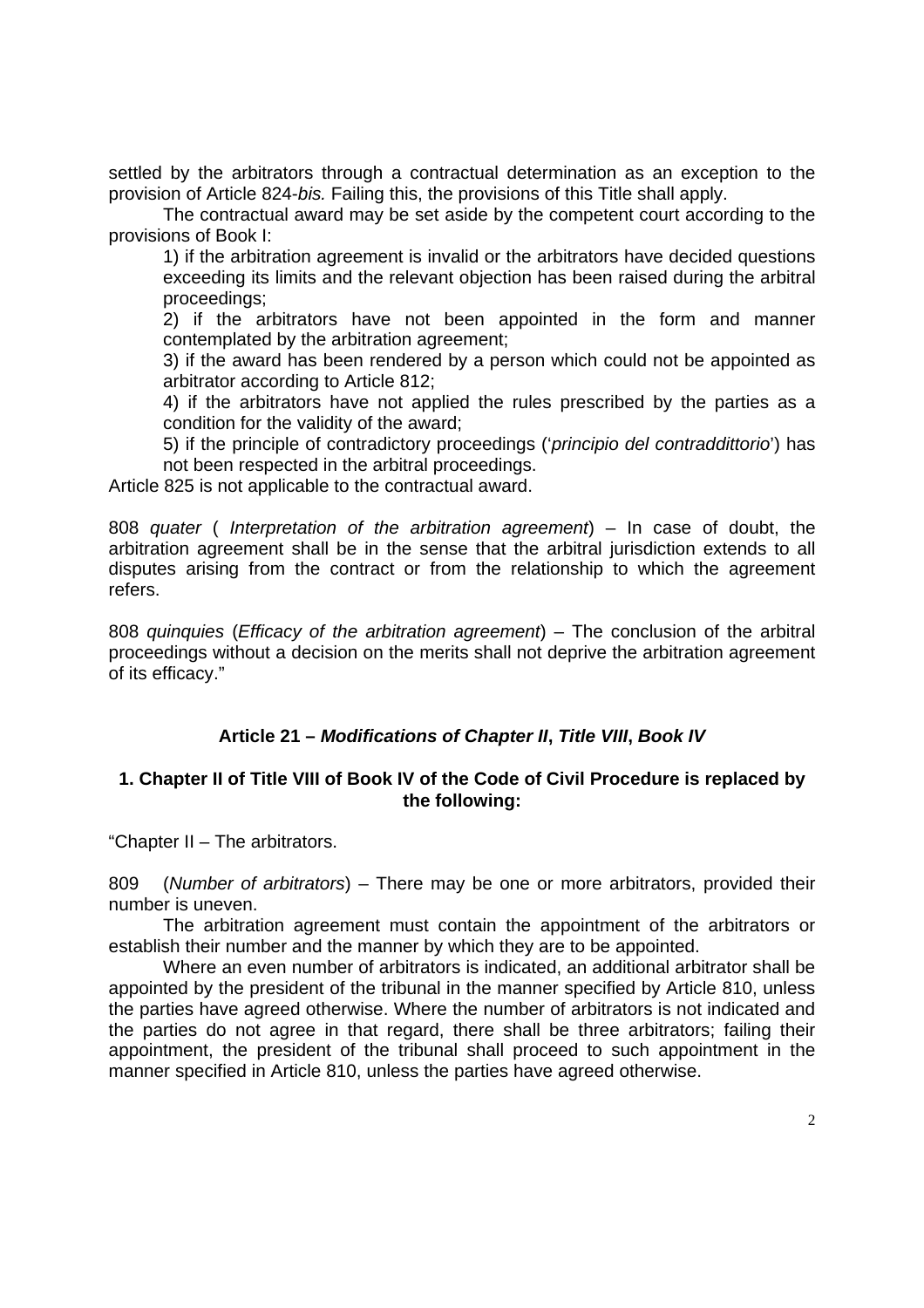810 (*Appointment of arbitrators*) – Where in accordance with the arbitration agreement the arbitrators are to be appointed by the parties, each party, by written notice, shall inform the other party of its appointment of an arbitrator or arbitrators and request said other party to name its own arbitrators. The party so requested shall, within the following twenty days, serve written notice of the personal data of the arbitrator or arbitrators appointed by it.

 Failing this, the party which has made the request may, through a recourse, petition the president of the tribunal in whose district the arbitration has its seat to make the appointment. If the parties have not yet determined the seat of the arbitration, the petition shall be to the president of the tribunal of the place where the arbitration agreement has been concluded or, if such place is abroad, to the president of the tribunal of Rome.

 The president of the competent tribunal shall make the requested appointment unless the arbitration agreement is manifestly non-existent or provides manifestly for a foreign arbitration.

 The same provisions shall apply in case the arbitration agreement has entrusted the appointment of one or more arbitrators to the judicial authority or where, if entrusted to a third person, that third person has failed to act.

811 (*Replacement of arbitrators*) – Where, for whatever reason, all or some of the appointed arbitrators are unable to act, they shall be replaced in accordance with the procedures established for their appointment in the arbitration agreement. If the party, or the third party, responsible for the appointment fails to act or if the arbitration agreement does not provide in that regard, the provisions of the preceding Article shall apply.

812 (*Incapacity to act as arbitrator*) – A person who, in whole or in part, has no legal capacity to act cannot be arbitrator.

813 (*Acceptance of the arbitrators*) – The acceptance of the arbitrators must be in writing and may be evidenced by their signature of the submission to arbitration or of the minutes of the first session

The arbitrators are not public officials or persons entrusted with a public service.

813 *bis* (*Removal of the arbitrators*) – Unless the parties have agreed otherwise, the arbitrator who omits or delays to carry out an act related to his or her office may be replaced by agreement between the parties or by the third party so empowered in the arbitration agreement. Failing this, after a period of fifteen days from a notice requiring action, sent by registered mail to the arbitrator, each of the parties may petition the president of the tribunal according to Article 810, paragraph 2. The president, having heard the arbitrators and the parties, shall issue an order against which there shall be no recourse and, if he or she finds that there has been such omission or delay, shall declare the arbitrator removed and shall replace him or her.

813 *ter* (*Liability of arbitrators*) – The arbitrator shall be liable for damages caused to the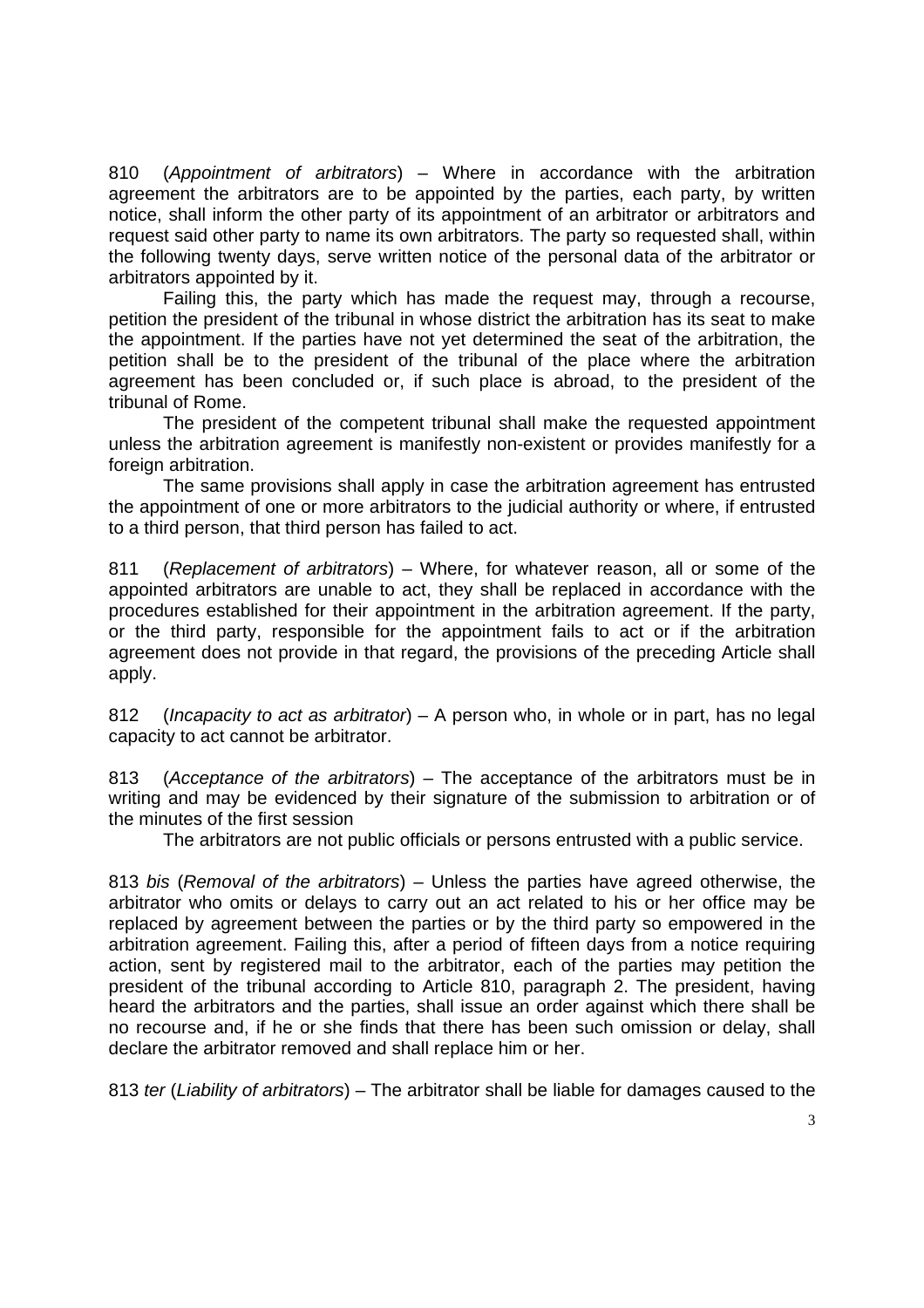parties if he or she:

1) has fraudulently ('*dolo*') or with gross negligence ('*colpa grave*') omitted or delayed acts that he or she was bound to carry out and has been removed for this reason, or has renounced the office without a justified reason;

2) has fraudulently or with gross negligence omitted or prevented the rendering of the award within the time limit fixed according to Articles 820 and 826.

Outside these cases, the arbitrators shall be liable only for fraud or gross negligence within the limits foreseen by Article 2, paragraphs 2 and 3, of Law no. 117 of 13 April 1988.

 An action for liability may be filed during the arbitral proceedings only in the case foreseen by the first paragraph, n. 1).

 In case the award has been rendered, the action for liability may be filed only after the recourse against the award has been upheld by a final judgment and for the reasons for which the recourse was upheld.

 If the liability is not due to the arbitrator's fraud, the amount of damages may not exceed a sum equal to three times the agreed fee or, failing an agreed determination, three times the fee established by the applicable tariff.

 In cases of liability of the arbitrator, neither the fee nor the reimbursement of expenses shall be due to the arbitrator; in case of partial nullity of the award, they shall be subject to reduction.

Each arbitrator shall be liable only for his or her own actions.

814 (*Rights of the arbitrators*) – The arbitrators shall be entitled to the reimbursement of their expenses and to a fee for the services rendered, except where they have waived their right thereto at the time of their acceptance or in a subsequent written document. The parties shall be jointly and severally liable for payment, subject to the right of mutual recovery.

 Where the arbitrators themselves fix the amount of the expenses and of the fee, their decision shall not be binding upon the parties if the latter do not accept it. In this case, the amount of the expenses and of the fee shall be determined, upon the arbitrators' petition and after hearing the parties, by an order of the president of the tribunal indicated in Article 810, paragraph 2.

 The order shall be enforceable against the parties and is subject to recourse according to Article 825, paragraph 4 [to be read: 3]. Article 830, paragraph 4, is applicable.

815 (*Challenge of the arbitrators*) – An arbitrator may be challenged:

1) if he or she does not have the qualifications expressly agreed by the parties;

2) if he or she or an entity, association or company of which he or she is a director, has an interest in the case;

3) if he or she or his or her spouse is a relative up to the fourth degree or a cohabitant or a habitual table-companion of a party, one of its legal representatives or counsel;

4) if he or she or his or her spouse has a pending suit against or a serious enmity to one of the parties, one of its legal representatives or counsel;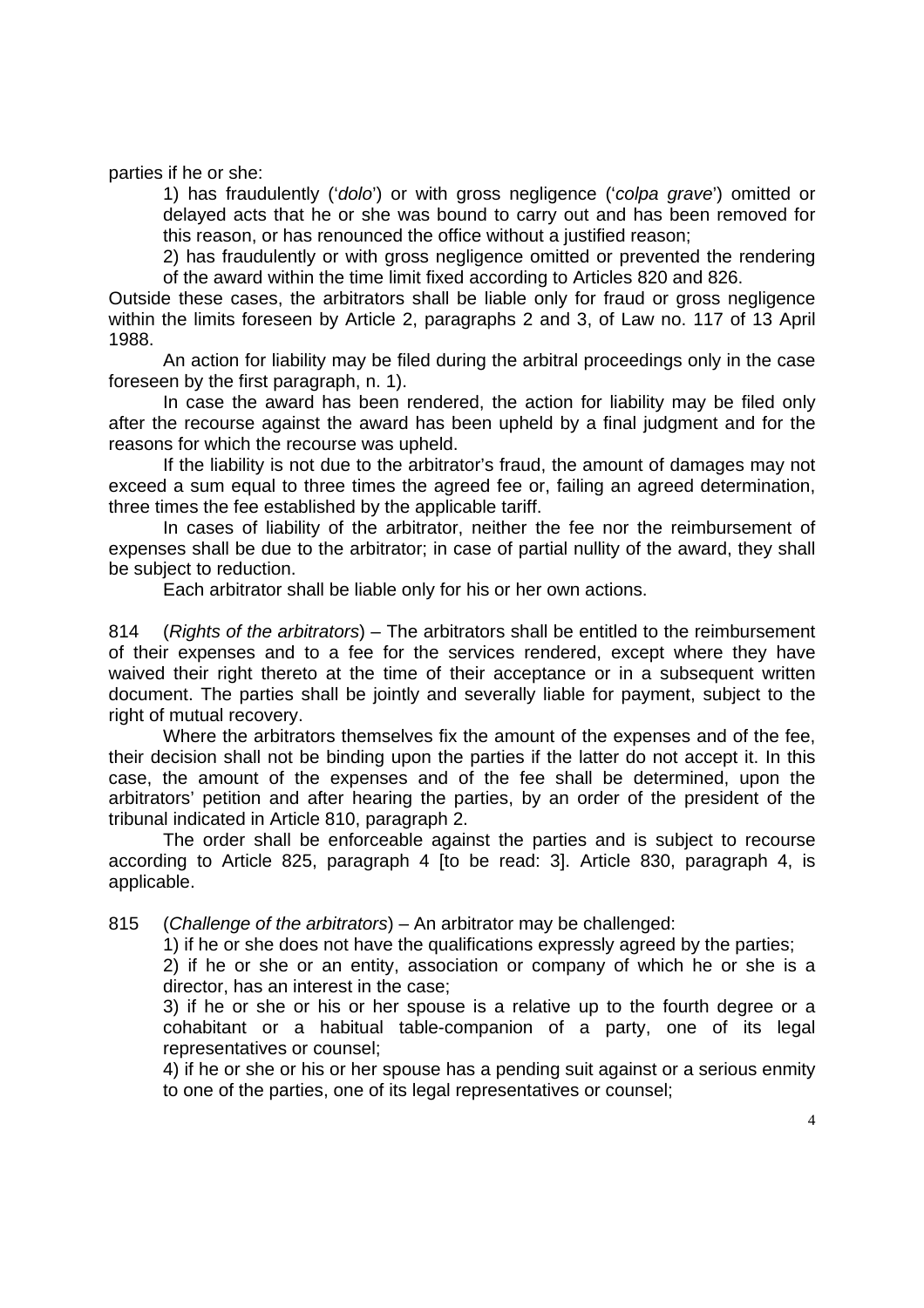5) if he or she is linked to one of the parties, to a company controlled by that party, to its controlling entity or to a company subject to common control by a subordinate labour relationship or by a continuous consulting relationship or by a relationship for the performance of remunerated activity or by other relationships of a patrimonial or associative nature which might affect his or her independence; furthermore, if he or she is a guardian or a curator of one of the parties;

6) if he or she has given advice, assistance or acted as legal counsel to one of the parties in a prior phase of the same case or has testified as a witness.

A party may not challenge the arbitrator appointed by it or that it has contributed to appoint unless for reasons which become known after the appointment.

 The challenge shall be made by recourse to the president of the tribunal indicated in Article 810, paragraph 2, within the peremptory time limit of ten days after the notification of the appointment or the supervening knowledge of the ground for the challenge. The president shall decide by an order which is not subject to recourse, after having heard the challenged arbitrator and the parties and, where necessary, after having acquired summary information.

 The president shall decide on costs by an order. In case of manifest inadmissibility or groundlessness of the application for challenge, the president shall condemn the party having made the application to the payment, in favour of the other party, of a sum to be equitably determined but not higher than three times the compensation to which a single arbitrator is entitled based on the lawyers' tariff.

 The application for a challenge does not suspend the arbitral proceedings, except in case the arbitrators decide otherwise. However, if the application is granted, the activity performed by the challenged arbitrator or with his or her cooperation is without effects."

## **Article 22 –** *Modifications of Chapter III, Title VIII, Book IV*

### **1. Chapter III of Title VIII of Book IV of the Code of Civil Procedure is replaced by the following:**

"Chapter III – The proceedings

816 (*Seat of the arbitration*) – The parties shall determine the seat of the arbitration in the territory of the Republic; failing this, the arbitrators shall decide.

 If neither the parties nor the arbitrators have determined the seat of the arbitration, the seat shall be in the place where the arbitration agreement was concluded. If such a place is not in the national territory, the seat shall be in Rome.

 Unless the arbitration agreement provides otherwise, the arbitrators may hold hearings, perform procedural activities, deliberate and affix their signatures on the award also in places other than the seat of the arbitration and also abroad.

816 *bis* (*Course of the proceedings*) – The parties may establish in the arbitration agreement or in a separate document, prior in any case to the commencement of the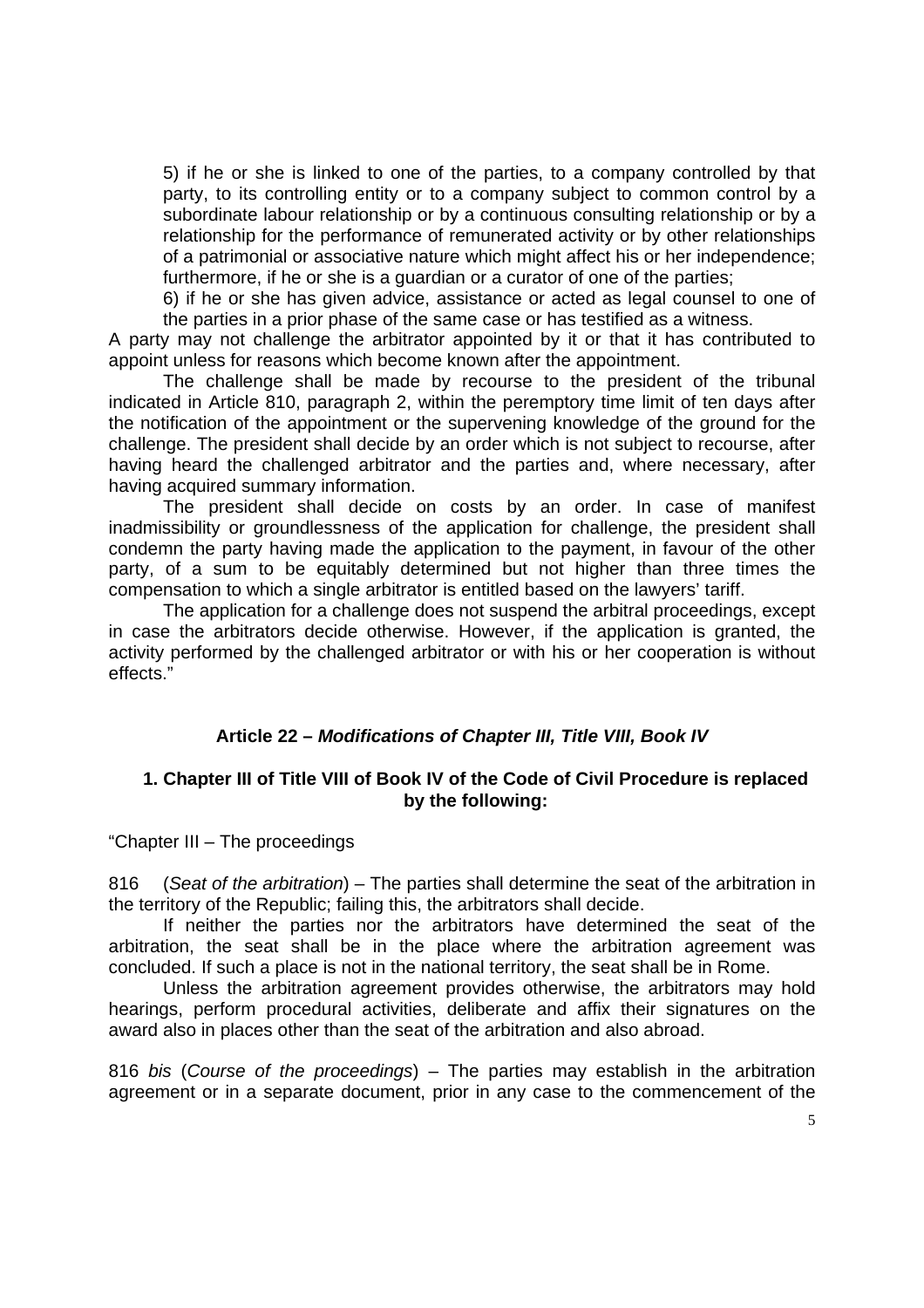arbitral proceedings, the rules that the arbitrators must apply in the proceedings and the language of the arbitration. In the absence of such rules, the arbitrators are free to regulate the course of the proceedings and to determine the language of the arbitration in the manner they deem most convenient. They must respect in any case the principle of contradictory proceedings ('*principio del contraddittorio*') by granting both parties reasonable and equivalent opportunities to present their case. The parties may take part in the proceedings through counsel. Failing an express limitation, the power of attorney granted to counsel shall extend to any procedural activities, including the waiver of the proceedings and the determination and extension of the time limit for rendering the award. In any case, counsel may receive communication of the notification of the award and of the notification of the recourse against it.

 The parties or the other arbitrators may authorize the president of the arbitral tribunal to issue the orders relating to the course of the proceedings.

 All issues arising in the course of the proceedings shall be decided by the arbitrators with an order which is not subject to deposit and may be revoked, unless they elect to decide by an interim award.

816 *ter* (*Taking of evidence*) – The taking of evidence or individual activities to that purpose may be delegated by the arbitrators to one of them.

 The arbitrators may hear the witness directly before them or may decide to hear his or her deposition at his or her home or office, if he or she agrees. They may also decide to hear the witness by requesting him or her to give written answers to questions within the time-limit they establish.

 Should a witness refuse to appear before the arbitrators the latter, if they deem it convenient in the light of the circumstances, may petition the president of the tribunal of the seat of the arbitration to order his or her appearance before them.

 In the case foreseen by the previous paragraph the time limit for the rendering of the award is suspended from the date of the order until the date of the hearing fixed for the taking of the testimonial evidence.

 The arbitrators may provide for their assistance by one or more expert witnesses. Both physical persons and entities may be appointed expert witnesses.

 The arbitrators may request the public administration ("*publica amministrazione*") to provide written information related to activities and documents of the administration in question that they deem necessary to acquire to the proceedings.

816 *quarter* (*Multiple parties*) – Should more than two parties be bound by the same arbitration agreement, each party may request that all or some of them be summoned in the same arbitral proceedings, if the arbitration agreement defers to a third party for the appointment of the arbitrators, if the arbitrators are appointed by agreement of all parties or if the other parties, following the appointment by the first party of an arbitrator or the arbitrators, appoint by common agreement an equal number of arbitrators or entrust to a third party their appointment.

 Except in the cases foreseen in the previous paragraph, the proceedings initiated by a party against other parties shall be divided into as many proceedings as there are the latter parties.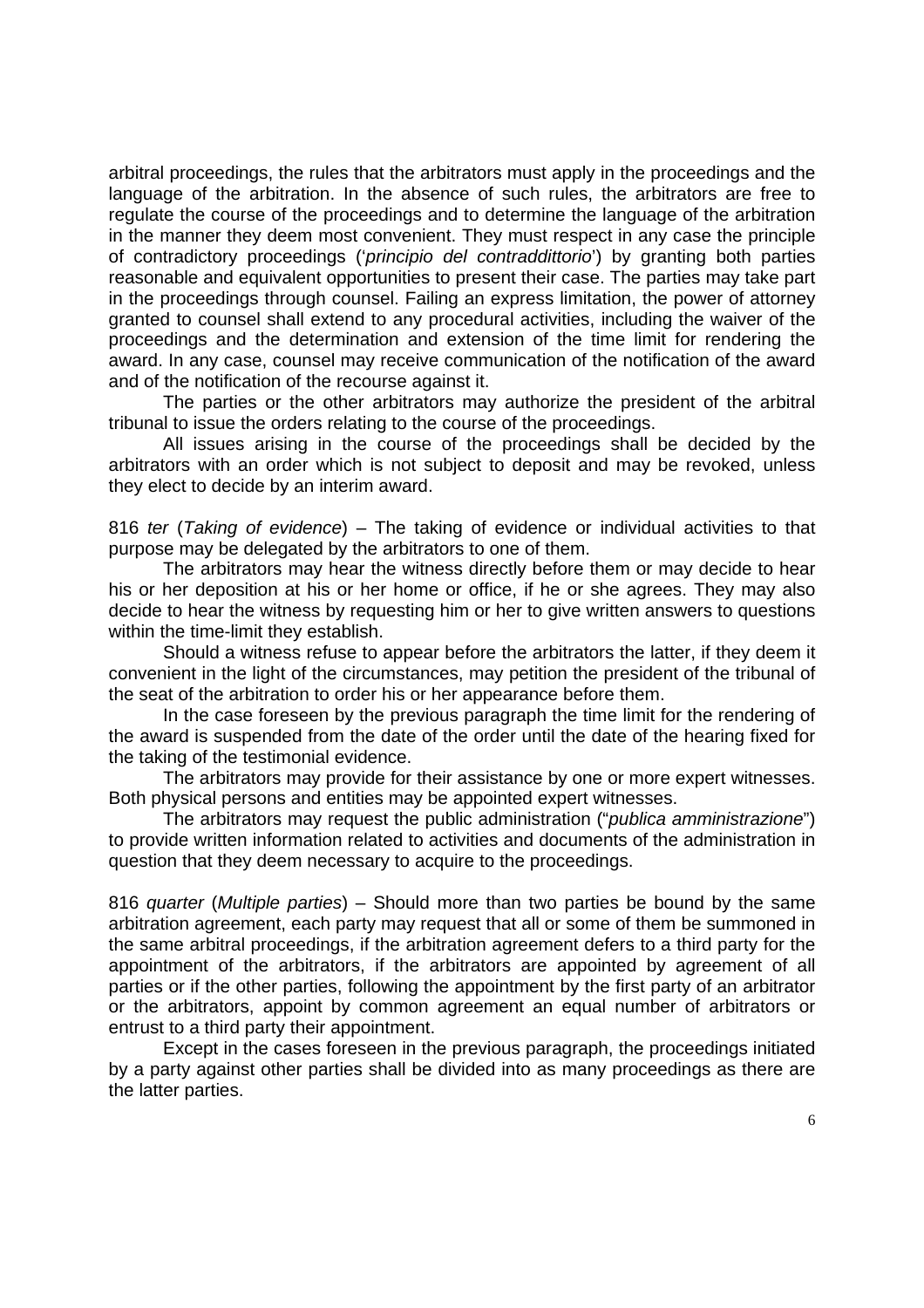If the situation contemplated by the first paragraph does not occur and if the joining of parties to the proceedings be necessary by law ('*litisconsorzio necessario*'), the arbitration cannot proceed.

816 *quinquies* (*Third party intervention and succession in the disputed right*). – The voluntary intervention or the joining of a third party in the arbitration is admissible only with the agreement of the third party and the parties and with the arbitrators' consent.

 The intervention foreseen by Article 105, paragraph 2, and the intervention of the party whose joinder is necessary by law ('*litisconsorte necessario*') are always admissible.

#### Article 111 shall be applicable.

816 *sexies* (*Death, extinction or loss of capacity of the party*) – Should a party cease to exist because of death or other reasons or should it lose its legal capacity, the arbitrators shall adopt the appropriate measures to guarantee the respect of contradictory proceedings ('*contraddittorio*') for the continuation of the proceedings. They may suspend the proceedings.

 Should none of the parties abide by the arbitrators' orders for the continuation of proceedings, the arbitrators may renounce their office.

816 *septies* (*Advance on expenses*) – The arbitrators may make the continuation of the proceedings subject to the advance payment of the foreseeable expenses. Except if the parties have agreed otherwise, the arbitrators shall fix the amount of the advance to be charged to each party.

 Should one party fail to pay the requested advance, the other may advance the totality of the expenses. Should the parties fail to provide for the advance within the time limit established by the arbitrators, they are no longer bound by the arbitration agreement with regard to the dispute out of which the arbitral proceedings originated.

817 (*Objection to jurisdiction*) – Should the validity, content or scope of the arbitration agreement or the regularity of the arbitrators' appointment be challenged in the course of the arbitration, the arbitrators shall decide on their own jurisdiction.

 This provision shall apply also in case the arbitrators' powers are challenged in any venue for whatever reason which has supervened in the course of the proceedings. The party that does not object in the first statement of defense subsequent to the arbitrators' acceptance that they lack jurisdiction by reason of the non-existence, invalidity or ineffectiveness of the arbitration agreement, may not challenge the award on this ground, except in case of a non-arbitrable dispute.

 The party which, during the arbitration proceedings, fails to raise the objection that the other parties' pleadings exceed the limits of the arbitration agreement may not, on this ground, challenge the award.

817 *bis* (*Set-off*) – The arbitrators shall be competent to decide on the objection of setoff, within the limits of the value of the main claim, also if the counterclaimed amount does not fall within the scope of the arbitration agreement.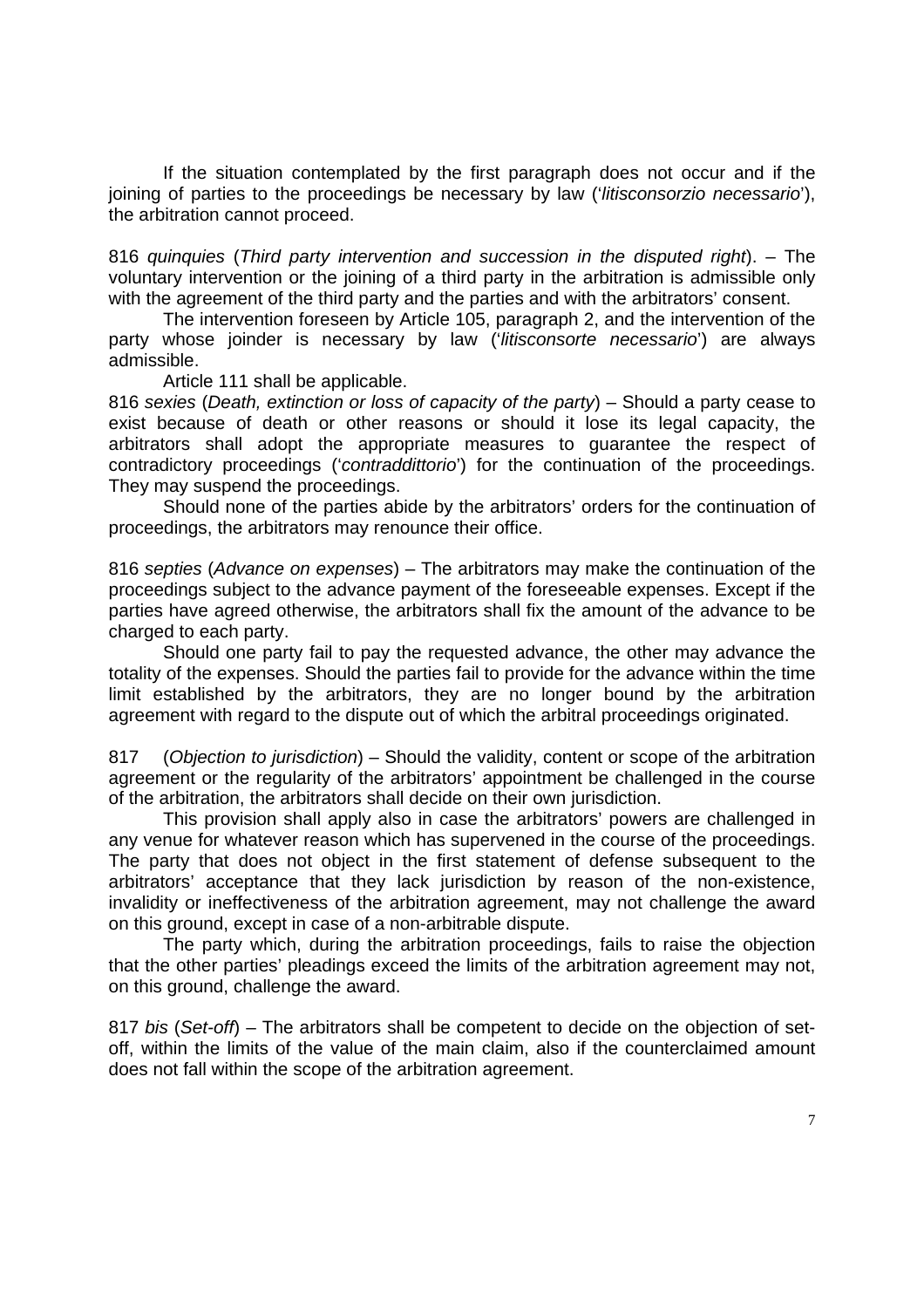818 (*Interim measures of protection*) – The arbitrators may not grant attachments or other interim measures of protection, except if otherwise provided by the law.

819 (*Preliminary issues on the merits*) – The arbitrators shall decide without force of *res judicata* all issues which are relevant for the decision of the dispute, even if they relate to matters that may not be the subject of an arbitration agreement, unless such issues have by law to be decided with force of *res judicata*.

 Upon a party's request, preliminary issues shall be decided with force of *res judicata* if they relate to matters that may be the subject of an arbitration agreement. Should such issues not be covered by the arbitration agreement, the decision with force of *res judicata* is conditioned upon a request by all parties.

819 *bis* (*Suspension of the arbitral proceedings*) – Article 816 *sexies* remaining applicable, the arbitrators shall suspend the arbitral proceedings with a reasoned order in the following cases:

1) when the proceedings should be suspended pursuant to Article 75, paragraph 3, of the Code of Criminal Procedure, were the dispute pending before the judicial authority;

2) if a preliminary issue arises regarding a matter which may not be the subject of an arbitration agreement and which by law must be decided with force of *res judicata*;

3) when they submit to the Constitutional Court an issue of constitutional legitimacy according to Article 23 of Law n. 87 of 11 March 1953.

Should the authority of a judgment be relied upon in the arbitral proceedings and such judgment be challenged, Article 337, paragraph 2, shall be applicable.

 Once the suspension of the proceedings has been ordered, the same shall be extinguished if none of the parties files with the arbitrators a request for the continuation within the time limit fixed by the arbitrators or, failing this, within one year from the end of the ground for the suspension. In the case contemplated by the first paragraph, number 2), the proceedings shall also be extinguished if within ninety days from the suspension order none of the parties files with the arbitrators an authentic copy of the act by which the dispute over the preliminary issue is filed with the judicial authority.

819 *ter* (*Relations between arbitrators and judicial authority*) – The arbitrators' jurisdiction shall not be excluded by the pendency of the same dispute before the judge or by the connection between the dispute referred to them and a dispute pending before the judge. The judgment by which the judge upholds or denies his or her own jurisdiction with regard to an arbitration agreement may be challenged according to Articles 42 and 43. The objection to the judge's jurisdiction by reason of the arbitration agreement must be raised, under sanction of lapse, in the statement in reply. If such objection is not raised, arbitral jurisdiction shall be excluded in respect of the dispute decided in that proceedings.

 The provisions corresponding to Articles 44, 45, 48, 50 and 295 shall not be applicable to the relations between arbitration and judicial proceedings.

Pending the arbitral proceedings, no requests may be submitted to the judicial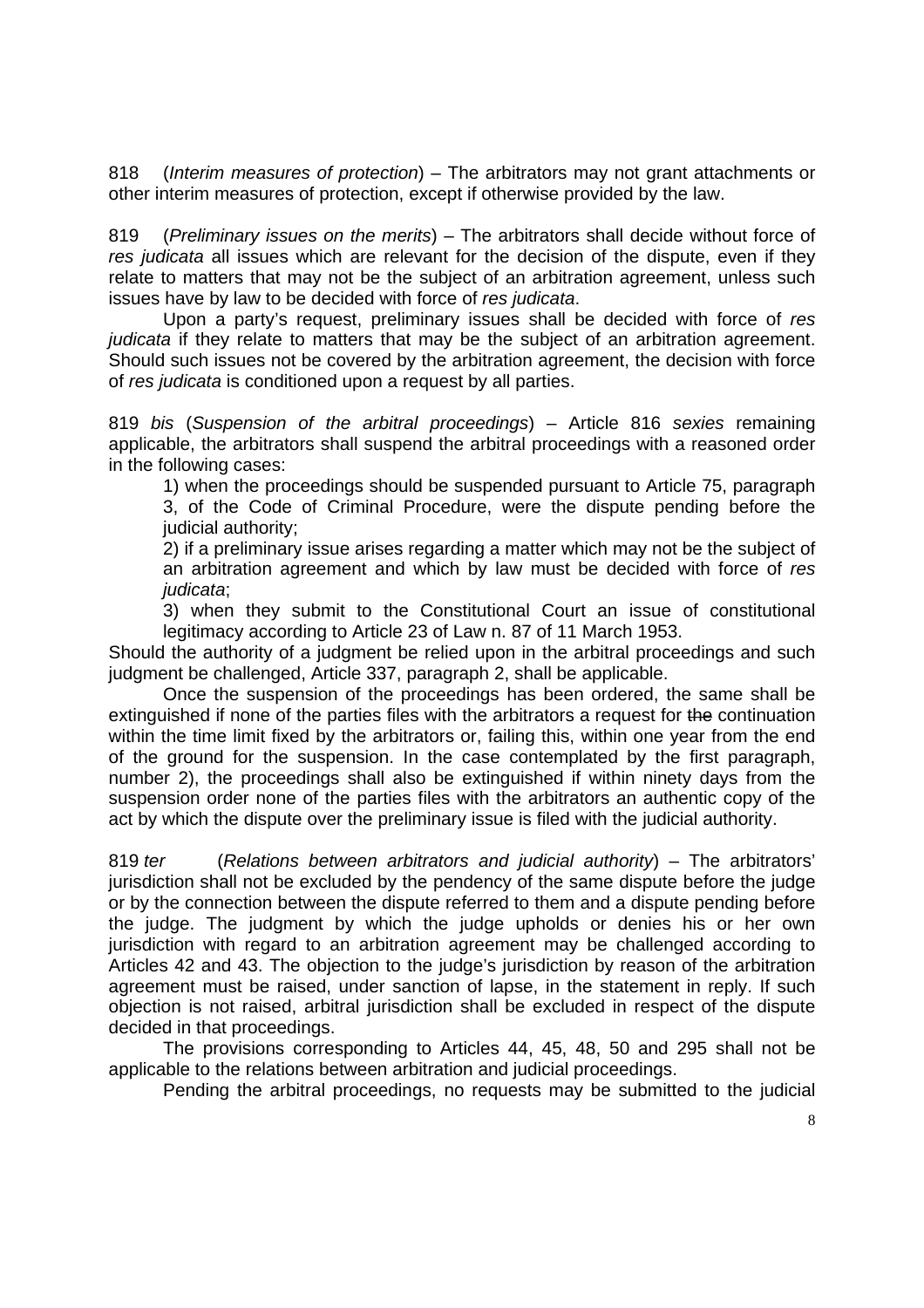authorities regarding the invalidity or lack of efficacy of the arbitration agreement."

# **Article 23** *Modifications of Chapter IV, Title VIII, Book IV*

### **1. Chapter IV of Title VIII of Book IV of the Code of Civil Procedure is replaced by the following:**

"Chapter IV – The award

820 (*Time-limit for decision*) – The parties may, in the arbitration agreement or by agreement preceding the acceptance of the arbitrators, establish a time-limit for the rendering of the award.

 Unless a time-limit has been established for the rendering of the award, the arbitrators must render the award within two hundred and forty (240) days from the acceptance of the appointment.

In any case the time-limit may be extended:

a) by means of written declarations by all parties addressed to the arbitrators;

b) by the president of the tribunal indicated in Article 810, paragraph 2, upon reasoned request by one of the parties or the arbitrators, after having heard the other parties; the time-limit may be extended only prior to its expiry.

Unless the parties have provided otherwise, the time-limit shall be extended by one hundred and eighty days in the following cases and for not more than once in each such case:

a) if evidence must be taken;

b) if expert advice is required *ex officio*;

c) if an interim award or a partial award is rendered;

d) if the composition of the arbitral panel is changed or the sole arbitrator is replaced.

The time-limit for the rendering of the award shall be suspended during the suspension of the proceedings. In any case, after the resumption of the proceedings the residual time-limit, if shorter, shall be extended to ninety days.

821 (*Relevance of the expiry of the time-limit*) – The expiry of the time-limit indicated in the preceding article may not be relied on as a ground for the nullity of the award if the party, before the deliberation of the award as evidenced by the decision (*dispositivo*) signed by the majority of the arbitrators, has failed to notify the other parties and the arbitrators of its intention to rely on the termination of the arbitrators' authority.

 If the party relies on the termination of the arbitrators' authority, the arbitrators, having verified the expiry of the time-limit, shall declare the proceedings extinguished.

822 (*Rules for the deliberation*) – The arbitrators shall decide according to the rules of law, unless the parties have provided, by any expression, that the arbitrators render the award *ex aequo et bono.*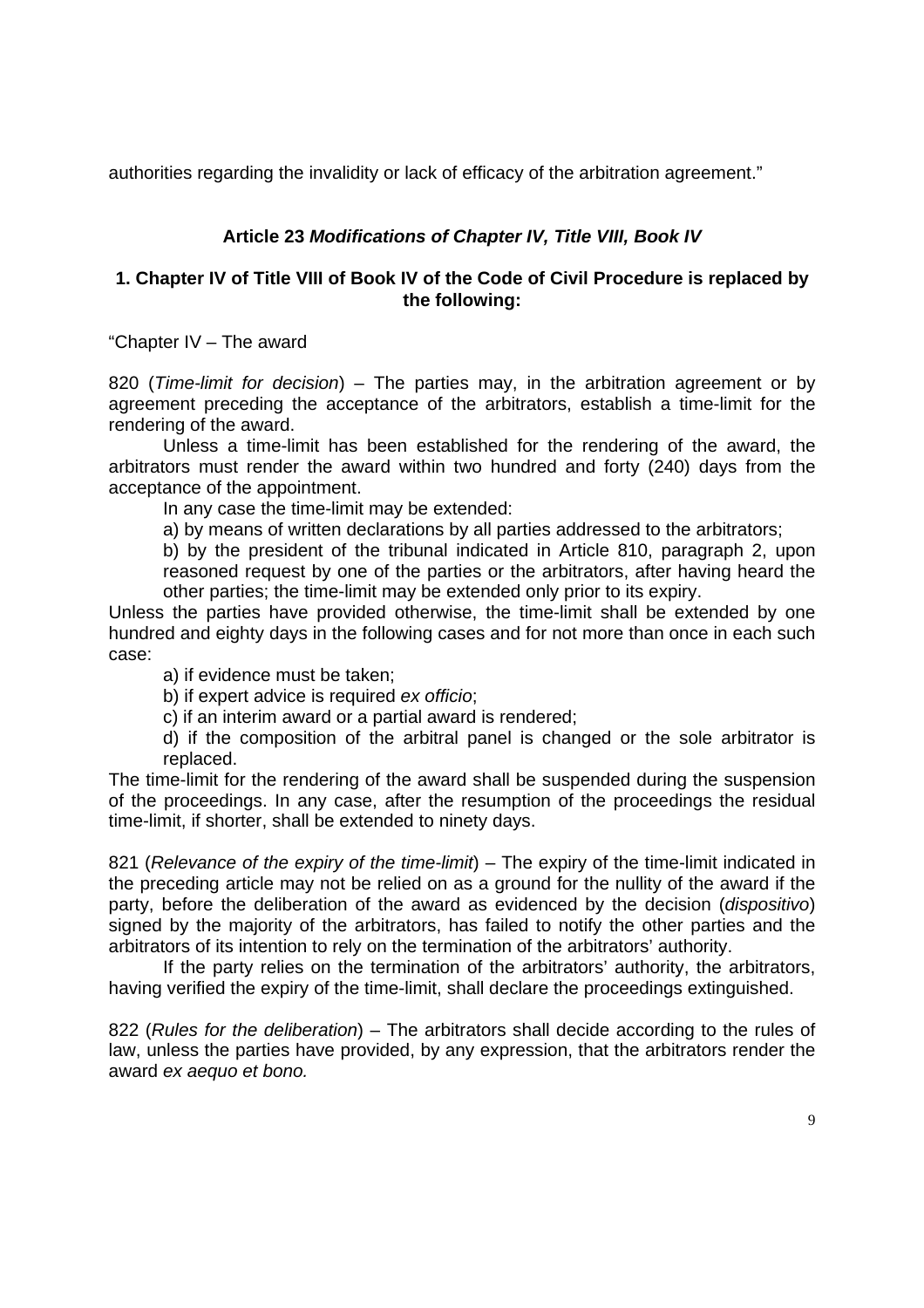823 (*Deliberation of and requirements for the award*) – The award shall be made by majority vote with the participation of all the arbitrators. It shall then be set down in writing. Any arbitrator may request that the award, or a part thereof, be deliberated by the arbitrators meeting in person ('*conferenza personale*').

The award must contain:

1) the name of the arbitrators;

2) the indication of the seat of the arbitration;

3) the indication of the parties;

4) the indication of the arbitration agreement and of the claims of the parties as set out in the final pleadings;

5) a brief statement of the reasons;

6) the decision of the issues (*dispositivo*);

7) the signature of the arbitrators. The signature of a majority of the arbitrators shall suffice, provided that mention is made that it was deliberated with the participation of all the arbitrators and that the other arbitrators were either unwilling or unable to sign.

8) the date of the signatures.

824 (*Originals and copies of the award*) – The arbitrators shall draw up one or more originals of the award. The arbitrators shall serve notice of the award to each party by delivering, or sending by registered mail, an original or a copy certified as conforming to the original by the arbitrators, within ten days from the date of the signature of the award.

824 *bis* (*Efficacy of the award*) – Except as provided by Article 825, as from the date of its last signature the award shall have the same effects as a judgment rendered by the judicial authority.

825 (*Deposit of the award*) – The party wishing to have the award enforced in the territory of the Republic shall file a request to that effect by depositing an original or a certified copy of the award, together with the original or a certified copy of the arbitration agreement, with the registry of the tribunal of the district in which the arbitration has its seat. The tribunal, after ascertaining that the award meets all formal requirements, shall declare the same enforceable by decree. The award which has been declared enforceable may be registered (*trascritto*) or annotated in all cases where a judgment of the same content would be subject to registration or annotation.

 The clerk shall give notice to the parties of the deposit and of the tribunal's decree in the manner provided for in Article 133, paragraph 2.

 A recourse against the decree denying or granting the enforcement of the award may be filed by petition to the court of appeal within thirty days of said notice; the court of appeal, having heard the parties, shall decide in chambers by an order.

826 (*Correction of the award*) – Each party may request the arbitrators, within one year from the communication of the award:

a) to correct any omissions, material errors or miscalculations in the text of the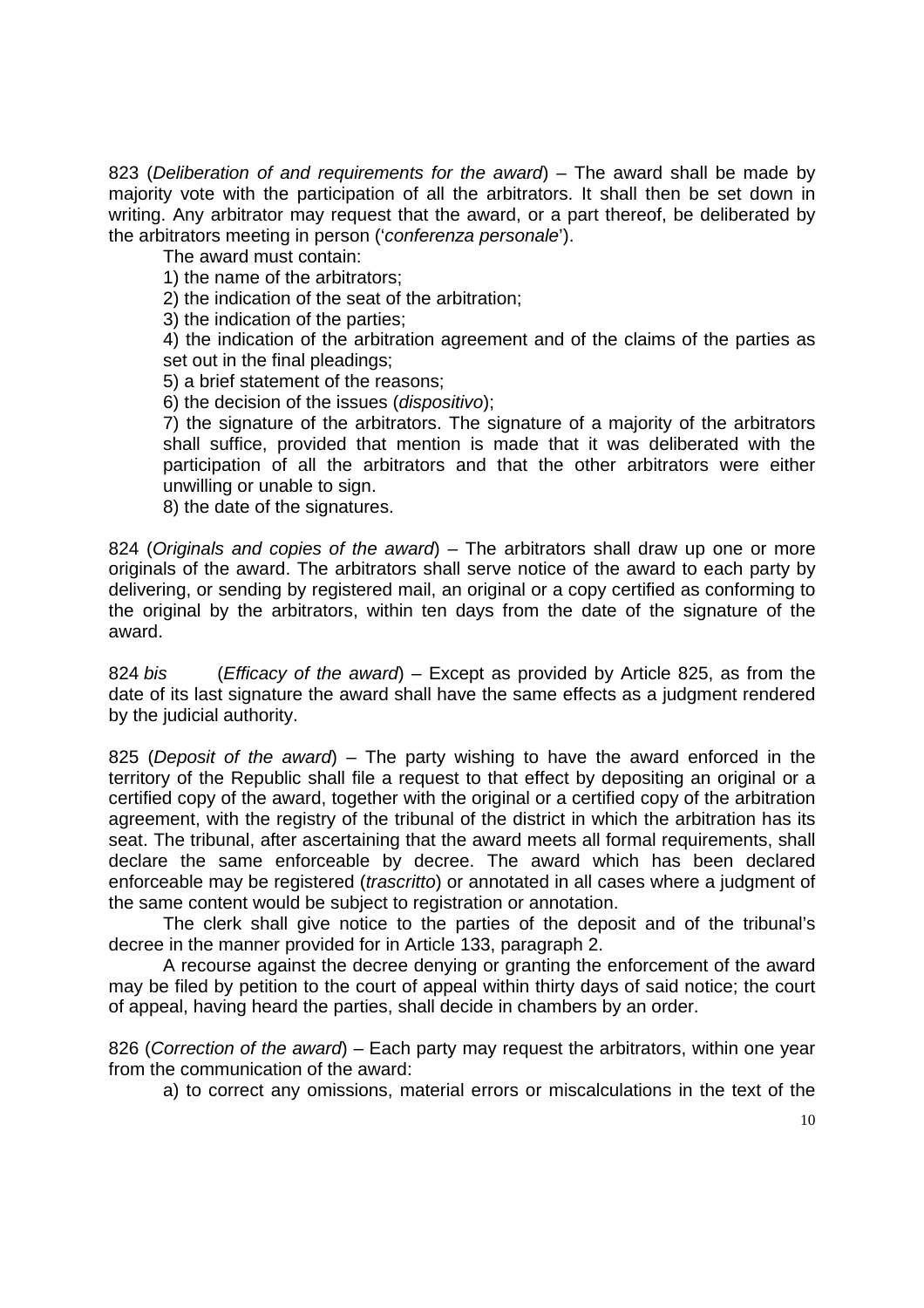award, also in case they have caused a divergence among the various originals of the award even if relating to the signature of the arbitrators;

b) to complete the award with one of the elements indicated in Article 823, numbers 1), 2), 3), 4).

The arbitrators, having heard the parties, shall take action within sixty days. The correction shall be communicated to the parties according to Article 824.

 Should the arbitrators fail to act, the request for correction shall be filed with the tribunal in whose district the arbitration has its seat.

 If the award has already been filed, the request for correction shall be filed with the tribunal of the place where the award has been filed. The provisions of Article 288 shall be applicable in so far as they are compatible. The correction may be made also by the judge before whom the award has been challenged or invoked."

#### **Article 24** *Modifications of Chapter V, Title VIII, Book IV*

#### **1. Chapter V of Title VIII of Book IV of the Code of Civil Procedure is replaced by the following:**

"Chapter V – Recourses against the award

827 (*Means of recourse*) – The award may be subject to recourse for nullity, for revocation or third party opposition.

The recourse may be filed irrespective of the deposit of the award.

 The award which decides partially the merits of the dispute may be challenged immediately, whereas the award which decides some of the issues without resolving the dispute submitted to arbitration may be challenged only together with the final award.

828 (*Recourse for nullity*) – A recourse for nullity may be filed with the court of appeal of the district in which the arbitration has its seat, within ninety days after the notification of the award.

No recourse may be filed after one year from the date of the last signature.

 The request to correct the award shall not suspend the time-limit for filing a recourse; however, the parts of the award which have been corrected may be challenged within the ordinary time-limit, which begins to run after notification of the decision on the correction.

829 (*Grounds for nullity*) – Notwithstanding any prior waiver, a recourse for nullity may be filed in the following cases:

1) if the arbitration agreement is invalid, without prejudice to the provision of Article 817, paragraph 3 [to be read: paragraph 2];

2) if the arbitrators have not been appointed in the form and manner laid down in Chapters II and VI of this Title, provided that this ground for nullity has been raised in the arbitral proceedings;

3) if the award has been rendered by a person who could not be appointed as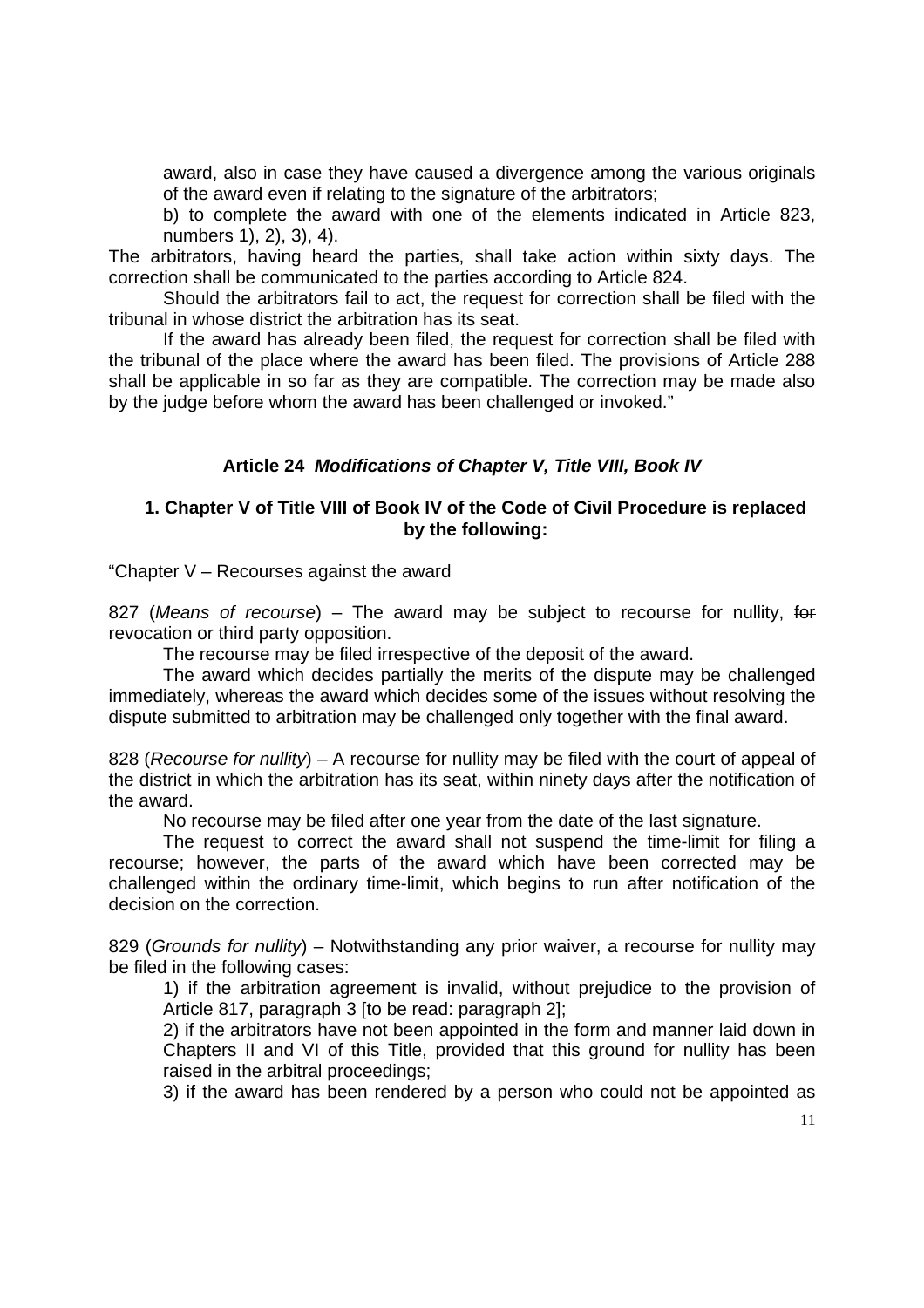arbitrator according to Article 812;

4) if the award exceeds the limits of the arbitration agreement, without prejudice to the provision of Article 817, paragraph 4 [to be read: paragraph 3], or has decided the merits of the dispute in all other cases in which the merits could not be decided;

5) if the award does not comply with the requirements of Article 823, numbers (5), (6) and (7);

6) if the award has been rendered after the expiry of the prescribed time-limit, subject to the provisions of Article 821;

7) if during the proceedings the formalities prescribed by the parties under express sanction of nullity have not been observed and the nullity has not been cured;

8) if the award is contrary to a previous award which is no longer subject to recourse or to a previous judgment having the force of *res judicata* between the parties, provided such award or such judgment has been submitted in the proceedings;

9) if the principle of contradictory proceedings (*principio del contraddittorio*) has not been respected in the arbitration proceedings;

10) if the award terminates the proceedings without deciding the merits of the dispute and the merits of the dispute had to be decided by the arbitrators;

11) if the award contains contradictory provisions;

12) if the award has not decided some of the issues and objections raised by the parties in conformity with the arbitration agreement.

The party having caused a ground for nullity or which has waived such a ground or has not objected to the violation of a rule regulating the course of the arbitral proceedings in the first statement or statement in reply subsequent to the violation, cannot challenge the award on this ground.

 The recourse for violation of the rules of law relating to the merits of the dispute shall be admitted if so expressly provided by the parties or by the law. The recourse against decisions which are contrary to public policy shall be admitted in any case.

 The recourse for violation of the rules of law relating to the merits of the dispute shall always be admitted:

1) with regard to the disputes contemplated by Article 409;

2) if the violation of the rules of law concerns the solution of a preliminary issue over a matter which may not be made subject to an arbitration agreement.

As regards the disputes contemplated by Article 409, the award may be subject to recourse also for violation of the collective contracts and agreements.

830 (*Decision on the recourse for nullity*) – The court of appeal shall decide on the recourse for nullity and, when granting the recourse, shall issue a judgment declaring the award null and void. When the defect affects only a part of the award which is separable from the others, it shall declare the partial nullity of the award.

 If the award is annulled on the grounds indicated in Article 829, paragraphs 1, numbers 5), 6), 7) 8), 9), 11) or 12), 3, 4 or 5, the court of appeal shall decide the merits of the dispute, unless the parties have otherwise provided in the arbitration agreement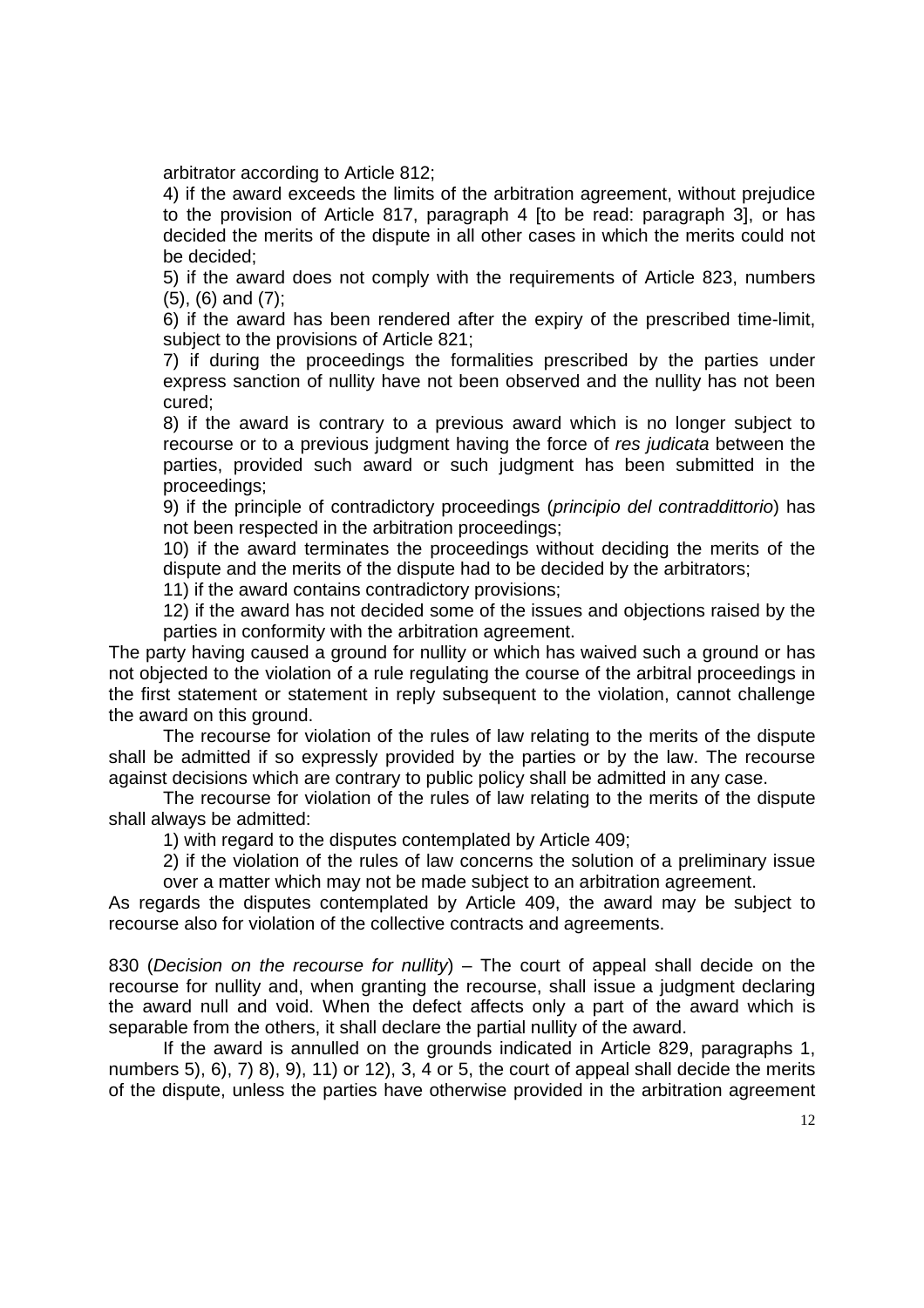or in a subsequent agreement. However, if one of the parties has its residence or its actual seat abroad on the date of the signature of the arbitration agreement, the court of appeal shall decide the merits of the dispute only if the parties have so provided in the arbitration agreement or if they make a joint request to that effect.

 When the court of appeal does not decide on the merits, the arbitration agreement shall apply to the dispute, except if the nullity depends on its invalidity or inefficacy.

 Upon a party's request, also subsequent to the filing of the recourse, the court of appeal may suspend with an order the efficacy of the award, in case of serious reasons.

831 (*Revocation and third party opposition*) – Notwithstanding any waiver, the award may be revoked in the cases indicated in Article 395, numbers 1), 2), 3) and 6), within the time-limits and according to the formalities provided for in Book II.

 If the cases mentioned in the first paragraph arise during the nullity proceedings, the time-limit for filing a request for revocation shall be suspended until notification of the judgment deciding on the nullity.

 The award shall be subject to third party opposition in the cases indicated in Article 404. The recourses for revocation and third party opposition shall be filed with the court of appeal of the district in which the arbitration has its seat, within the timelimits and according to the formalities provided for in Book II.

 The court of appeal may consolidate the recourses for nullity, revocation and third party opposition in the same proceedings, if the stage reached by the proceedings filed first allows an exhaustive discussion and decision of the other recourses."

## **Article 25** *Modifications of Chapter VI, Title VIII, Book IV*

#### **1. Chapter VI of Title VIII of Book IV of the Code of Civil Procedure is replaced by the following:**

"Chapter VI – Arbitration according to pre-established rules

832 (*Reference to arbitration rules*) – The arbitration agreement may refer to a preestablished arbitration rules.

 In case of conflict between the provisions of the arbitration agreement and the arbitration rules, the arbitration agreement shall prevail.

 Unless the parties have agreed otherwise, the rules in force on the date on which the arbitral proceedings begins shall apply.

 Institutions in the nature of associations and those set up for the representation of the interests of professional categories may not appoint arbitrators in disputes where their own associates or members of the professional category are opposed to third parties.

 The rules may provide for further cases of replacement or challenge of the arbitrators in addition to those provided by the law.

Should the arbitral institution decline to administer the arbitration, the arbitration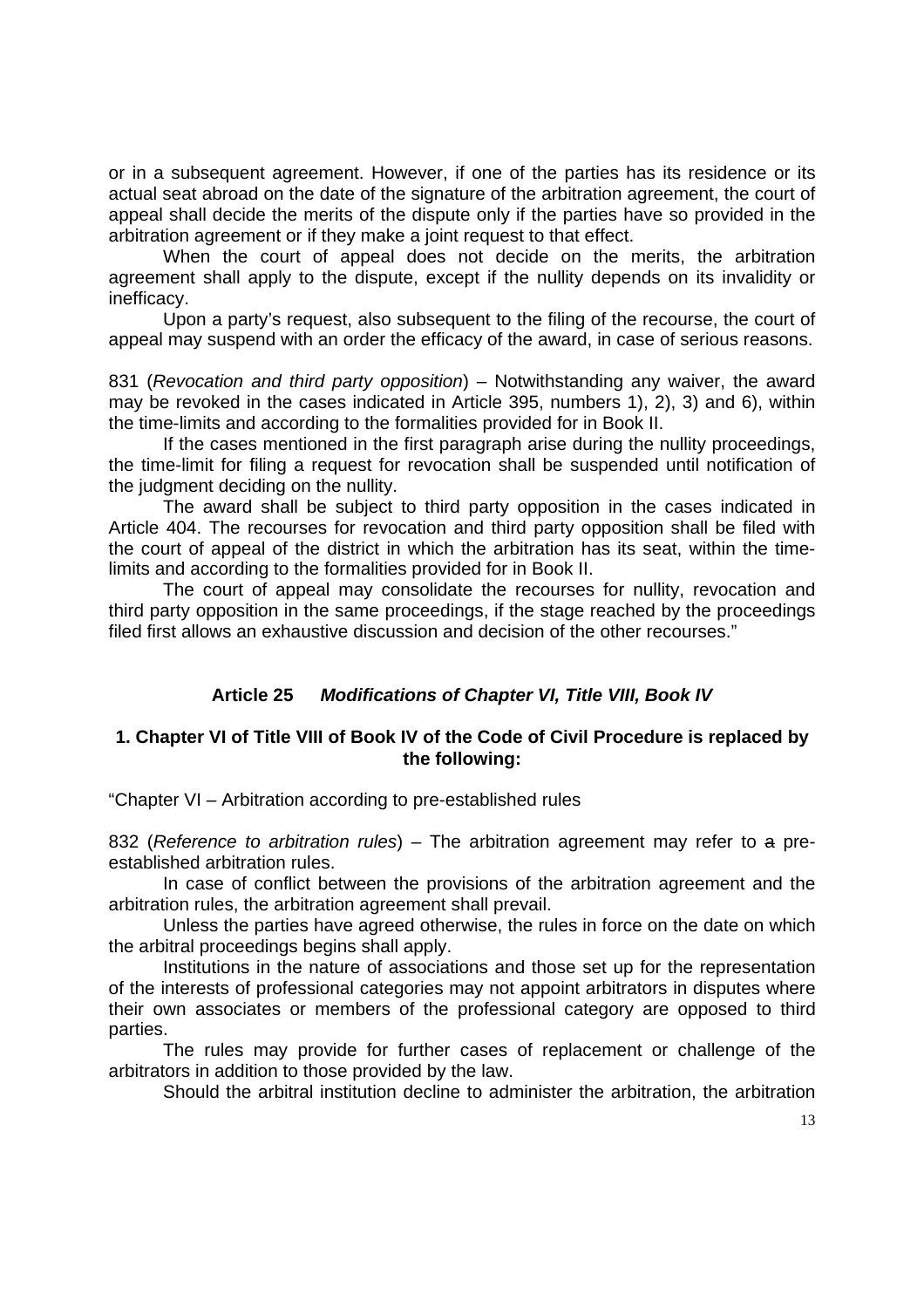agreement shall remain effective and the preceding Chapters of this Title shall be applicable."

### **CHAPTER III: FINAL PROVISIONS**

**Article 26** – OMISSIS

#### **Article 27** – *Transitional provisions*

- 1. OMISSIS
- 2. OMISSIS

3. The provisions of Article 20 shall apply to arbitration agreements concluded after the date of the coming into force of this decree.

4. The provisions of Articles 21, 22, 23, 24 and 25 shall apply to arbitral proceedings in which the request for arbitration has been filed subsequent to the date of the coming into force of this decree.

5. OMISSIS

#### **Article 28** – *Repeals*

1. On the date of the coming into force of this decree Articles 833, 834, 835, 836, 837, 838 of the Code of Civil Procedure shall be repealed.

**Article 29** – *Financial coverage*  **OMISSIS** 

### *The Legislative Decree No. 40/2006 didn't emend the Chapter VII of the Code of Civil Procedure. This Chapter is the same as promulgated by Art. 24, Law 5 January 1994, No. 25*

#### *Chapter VII - Foreign Awards*

*Article 839 (Recognition and enforcement of foreign arbitral awards)* 

*The party wishing to enforce a foreign award in the Republic shall file a petition with the president of the court of appeal of the district in which the other party has its domicile; if that party has no domicile in Italy, the court of appeal of Rome shall have jurisdiction.* 

*The petitioner shall supply the original award or a certified copy thereof, together with the original arbitration agreement or an equivalent document, or a certified copy thereof. If the documents specified in the second paragraph are not written in Italian, the petitioner shall in addition produce a certified translation thereof.* 

*The president of the court of appeal, after having ascertained the formal regularity of the award, shall declare by decree the efficacy of the foreign award in the Republic unless: 1) the subject matter is not capable of settlement by arbitration under Italian law;* 

*2) the award contains provisions contrary to public policy.*